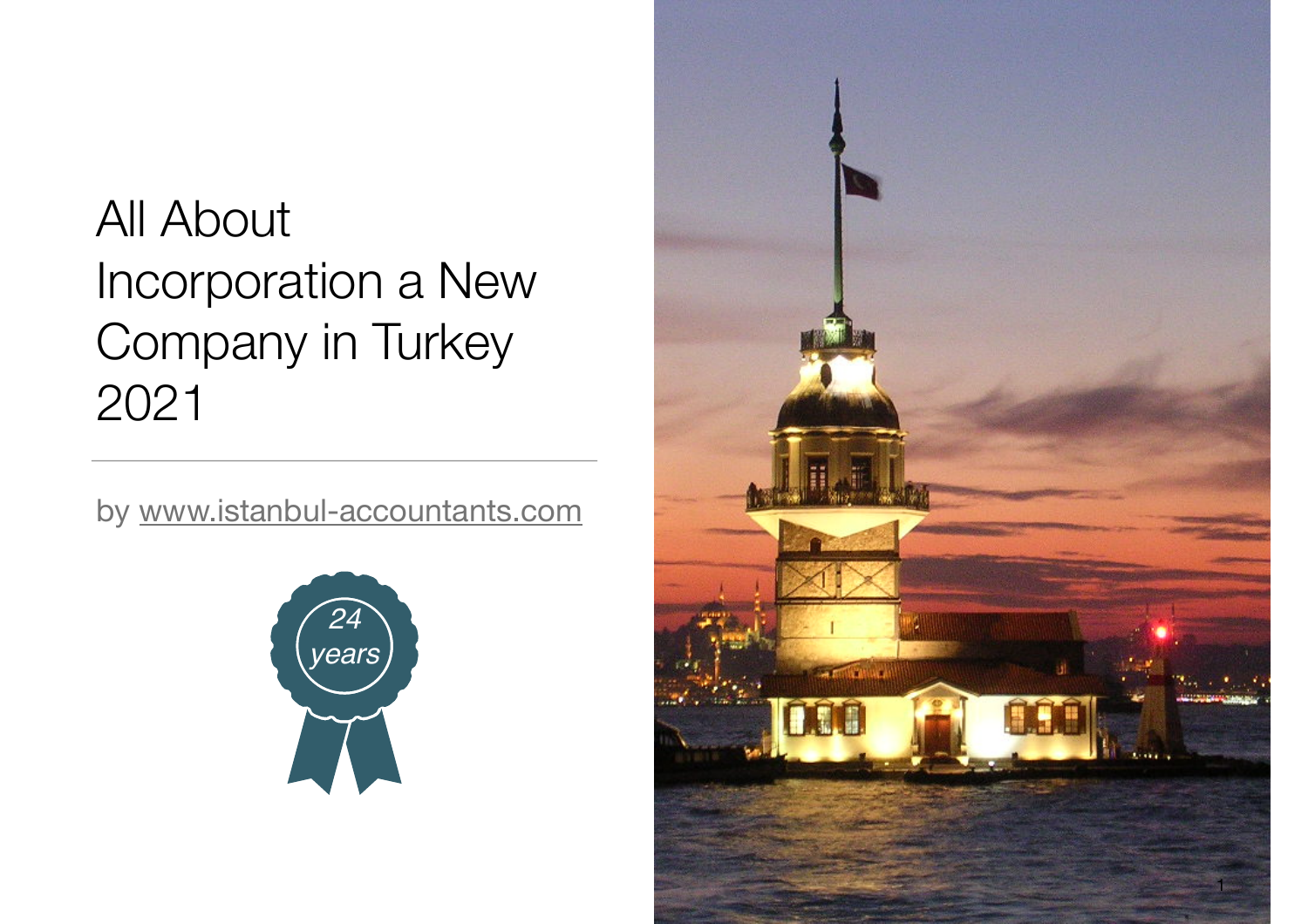# **Award Winner Company**

Our Registered Company ("also known as istanbulaccountants.com") is the 2020 Global Banking & Finance Awards® winners of the following award;

#### "**Best Audit and Tax Advisory Turkey 2020"**

Istanbul-Accountants.com are now listed on the award winner's section of our website, here is the link;

https://www.globalbankingandfinance.com/global-banking-financeawards-2020-award-winners/.

by





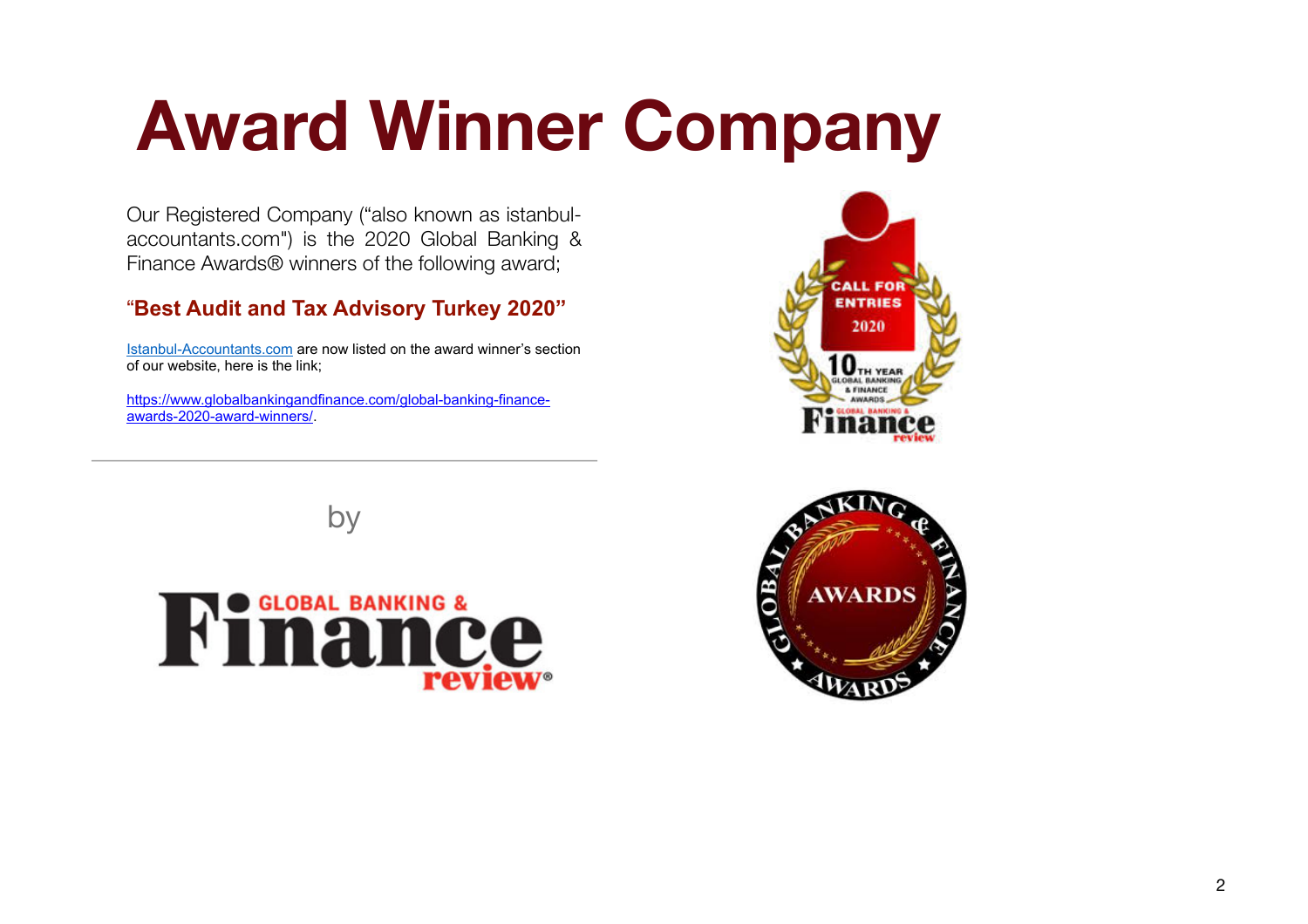# About Istanbul Accountants Co.

Istanbul Accountants Co. is a long-established 6-partner firm of Chartered Accountants, based in Istanbul / Turkey. Official registered Turkish Company's name of Istanbul Accountants Co. is "Okan Bagimsiz Denetim Yeminli Mali Musavirlik Anonim Sirketi". We act as accountants, auditors, tax advisers and business consultants to Istanbul and overseas based individuals and organizations, engaged in almost every type of business and vocation. Our clients include many based in the UK, US, Canada, EU, East Asia.

We are here to answer any questions which you may have, about setting up or running a company in the Turkey. If you would like to have a discussion with us, please telephone +90 532 162 7940 and ask to speak to one of our partners, or send an e-mail to istanbul@istanbul-accountants.com.

You will not be charged for the initial discussion and we also offer a free meeting.



**Murat Okan**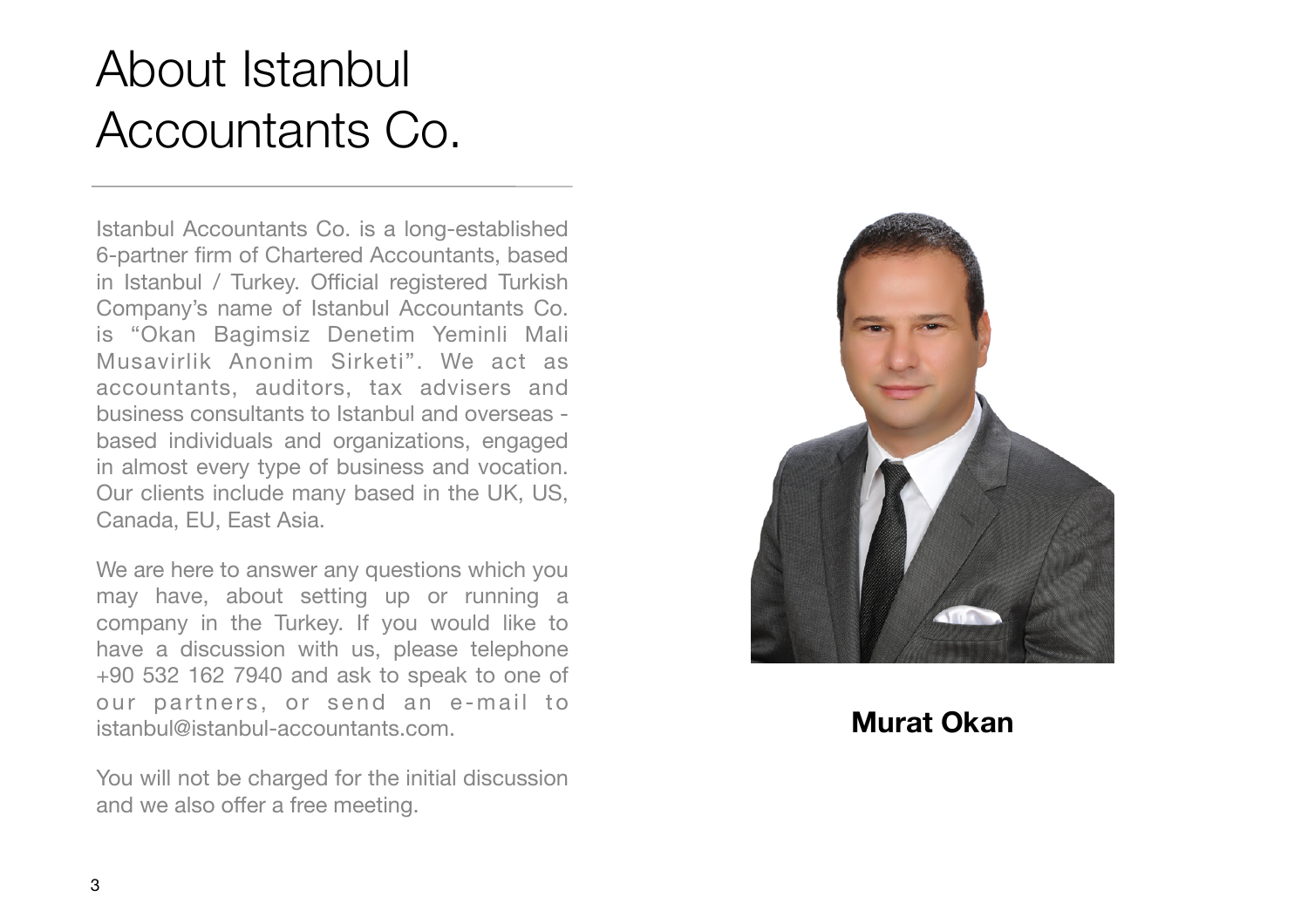## **Contents**

- Forms of Companies in Turkey
- Shareholder Structures and Directors
- Naming a Company, Address Requirement, Work Permit
- Necessary Documents
- Costs
- Duration
- Final Delivered Documents
- Summary of All Steps of Incorporation a Company in Turkey
- Contact Information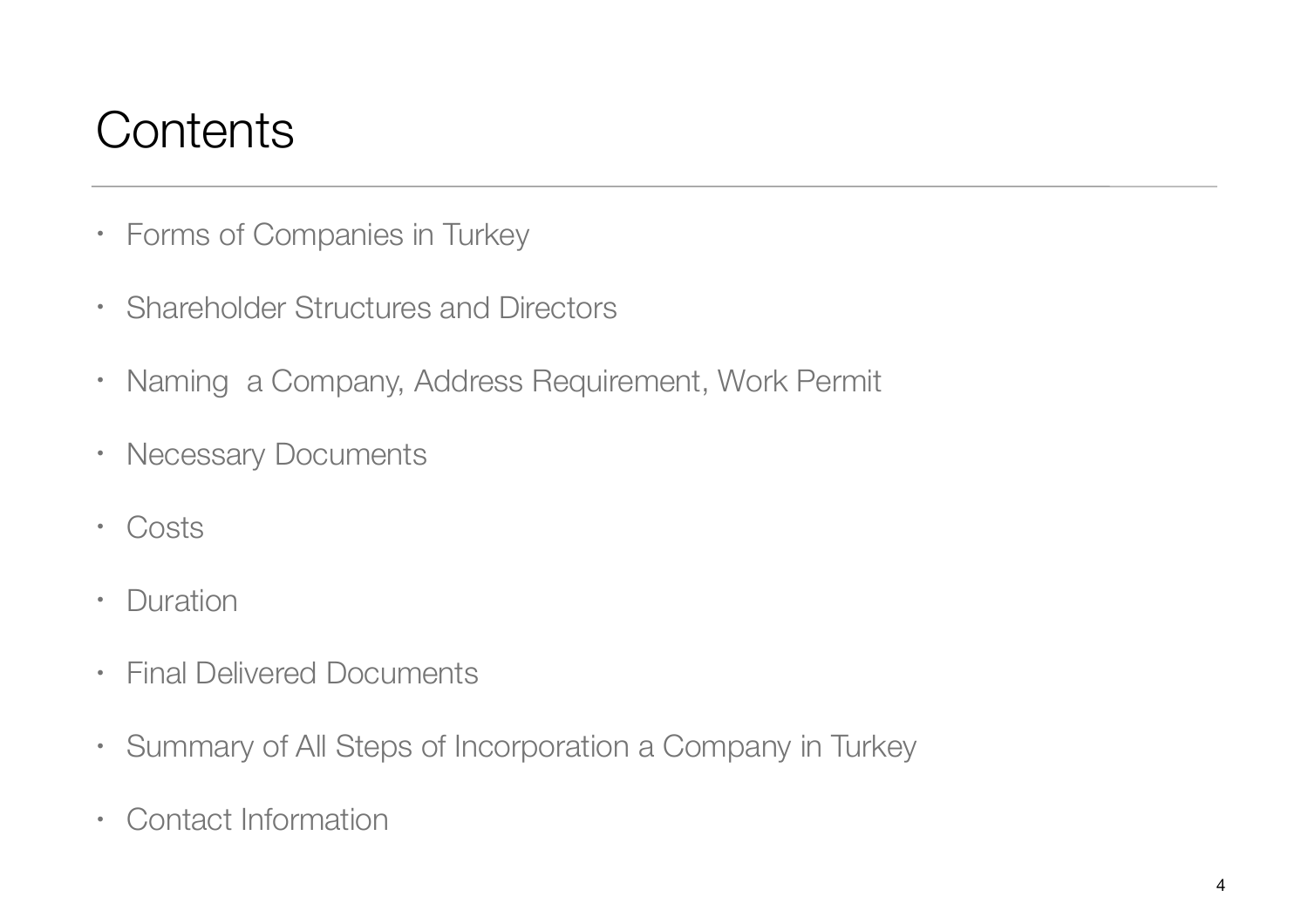# Deciding Form of The Company and Capital

There are 2 applicable forms of Companies in Turkey;

- 1. Limited Liability Company LLC (In Turkish "Limited Sirket")
- 2. Joint Stock Company -JS (In Turkish "Anonim Sirket")

LLC minimum main capital requirement is 10.000 Turkish Lira.

JS minimum main capital requirement is 50.000 Turkish Lira.

We assure you that one of 2 types of these company forms is enough to operate a business in Turkey but there are following major advantages of JS;

- **Tax advantage during selling shares;** When individual shareholders of JS sell their shares after 2 years held continuously, the profit from this sale is not subject to personal income tax. In LLC profit from selling shares is always subject to personal income tax.
- **Responsibilities;** JS shareholders are not responsible all unpaid liabilities of the company including debts of state offices (tax, social security premiums etc.) individually. LLC shareholders are not responsible individually for company's debt about trade relations but responsible for debts of state offices of the company **individually** in any case.
- **Work load;** There are always more procedures, paper work and transaction tax during operating LLC unlike JS.
- **Image;** It is easier to do business with Turkish State Offices (taking tenders, auctions announced by state offices etc.) with JS. JS generally is seen more serious, bigger and prestigiously by Turkish corporates and people.

We think it is ideal to start a small or medium size business in Turkey with JS and with minimum 100.000 Turkish Lira main capital. There is no difference of costs between 2 forms during setting up.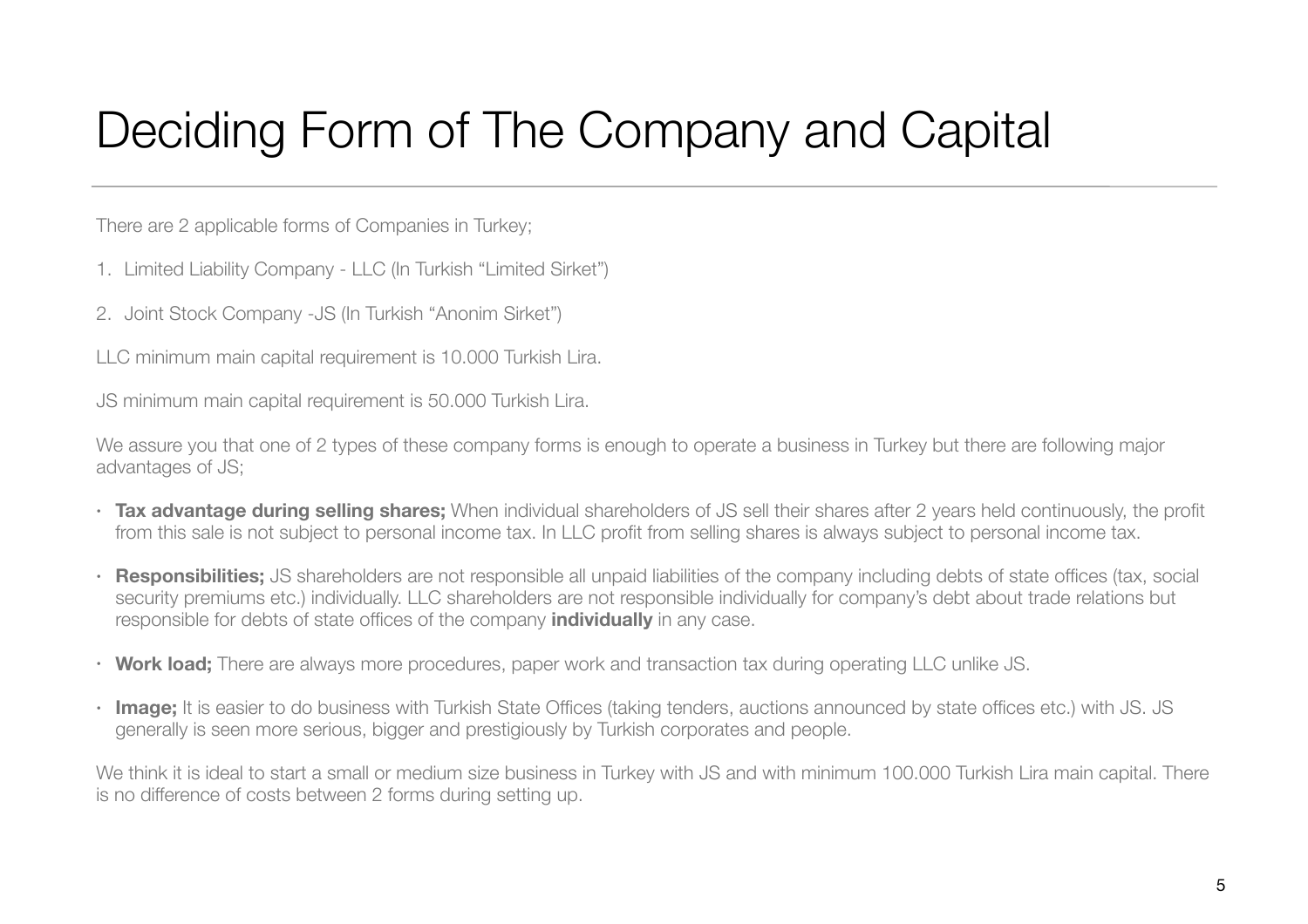### Shareholder Structures and Directors

- One company shareholder or one individual shareholder is enough to incorporate a company in Turkey. There is no up limit for shareholders' number.
- Sole shareholder or all shareholders and/or all directors can be non-Turkish Citizen.
- A foreigner company or a non-Turkish Citizen individual can be a sole shareholder.
- One of shareholders has to be a Director. Other directors can be from shareholders or non-shareholders. There is no up limit for directors' number.
- It can be arranged on the articles of incorporation that directors can use their signature individually or common during representing the company.
- Companies can use power of attorneys to provide limited authorization to people they assign.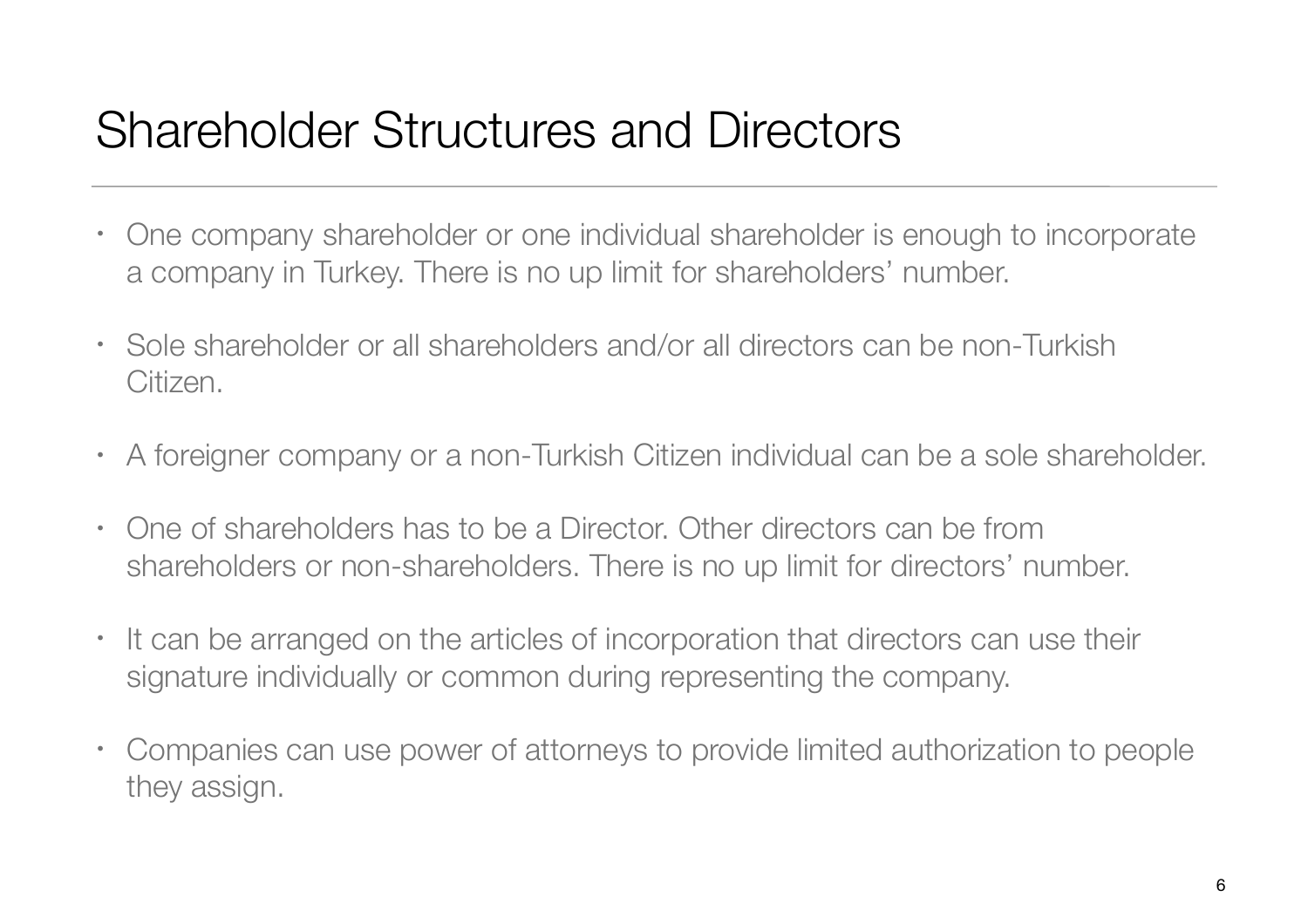#### Naming, Address and Work permit Issues

- Non-Turkish Citizen shareholders can use their international worldwide original brand or company name as the first word of Turkish Company Name. One of activity of the company must be put in the name of Turkish Company. The flow of title of a Turkish company is "Worldwide / Assigned name (can be foreign language) - Activity (has to be in Turkish) - Company Form (LLC or JS)". For example: main company name in source country is "KIDDY TOYS LTD.". Its Turkish Subsidiary name can be "KIDDY OYUNCAK LTD.STI.". OYUNCAK means toys in Turkish language.
- Shareholders must decide the address of the Turkish company before process starts. They can use a physical office, warehouse, plant etc. address as to their activity or a virtual office. Without an address a company cannot be set up.
- Work permit is not necessary for shareholders who are not a director. For directors work permit is not necessary either who don't residence in Turkey more than 180 days in a year and don't work physically for the company with an employment contract.
- Work permit is necessary for foreigner employees who are work for a Turkish company with an employment contract, foreigner directors who residence in Turkey more than 180 days in a year and work physically for a Turkish company.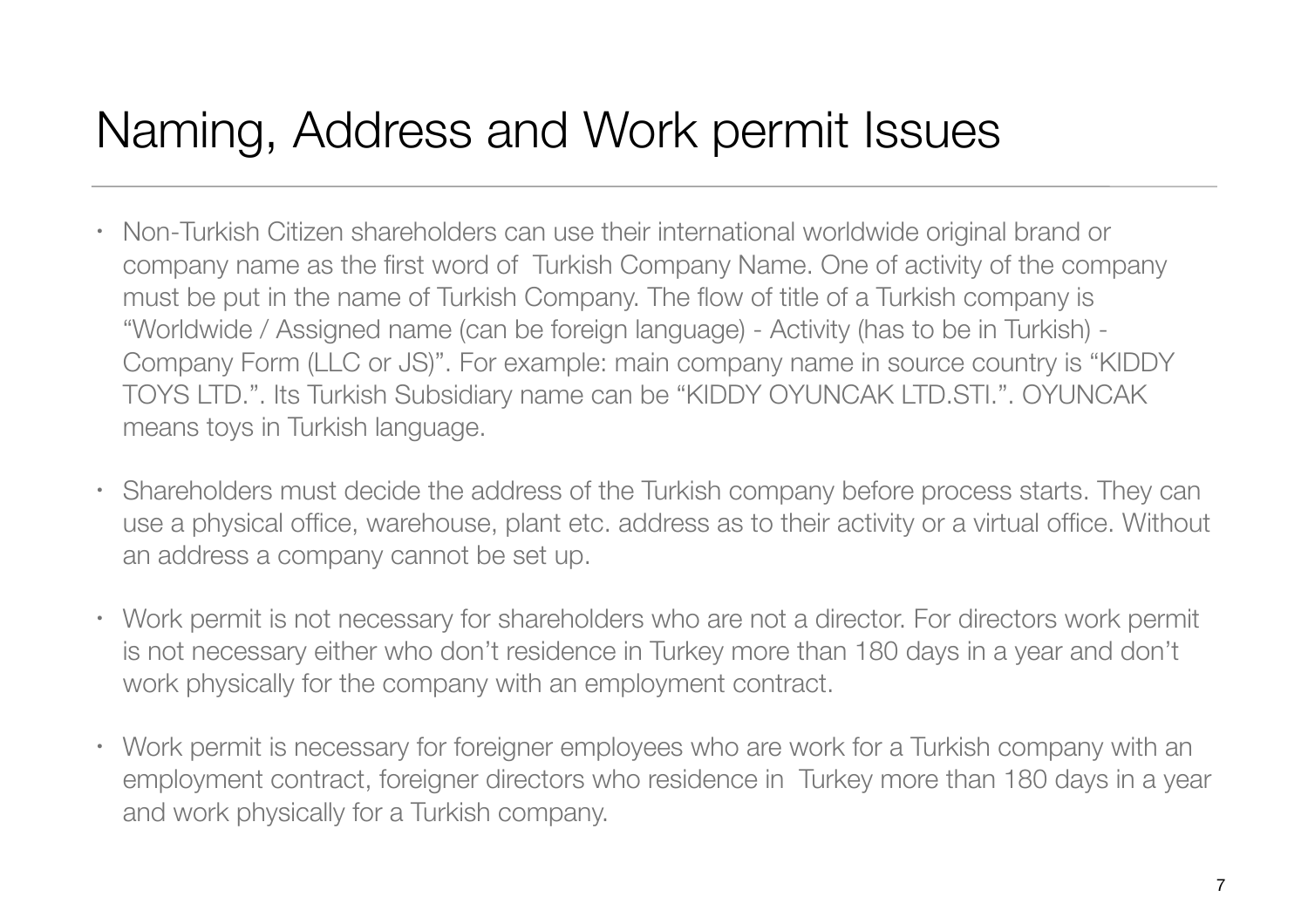### Necessary Documents - Provided by Shareholders

- A. Basically; individual Shareholders must provide following documents to incorporate a company in Turkey;
- A passport copy
- A passport type photo
- B. Company Shareholders must provide following documents to incorporate a company in Turkey;
- Corporate resolution about opening a subsidiary in Turkey
- Certificate of Incorporation
- Certificate of Good standing
- Articles of Incorporation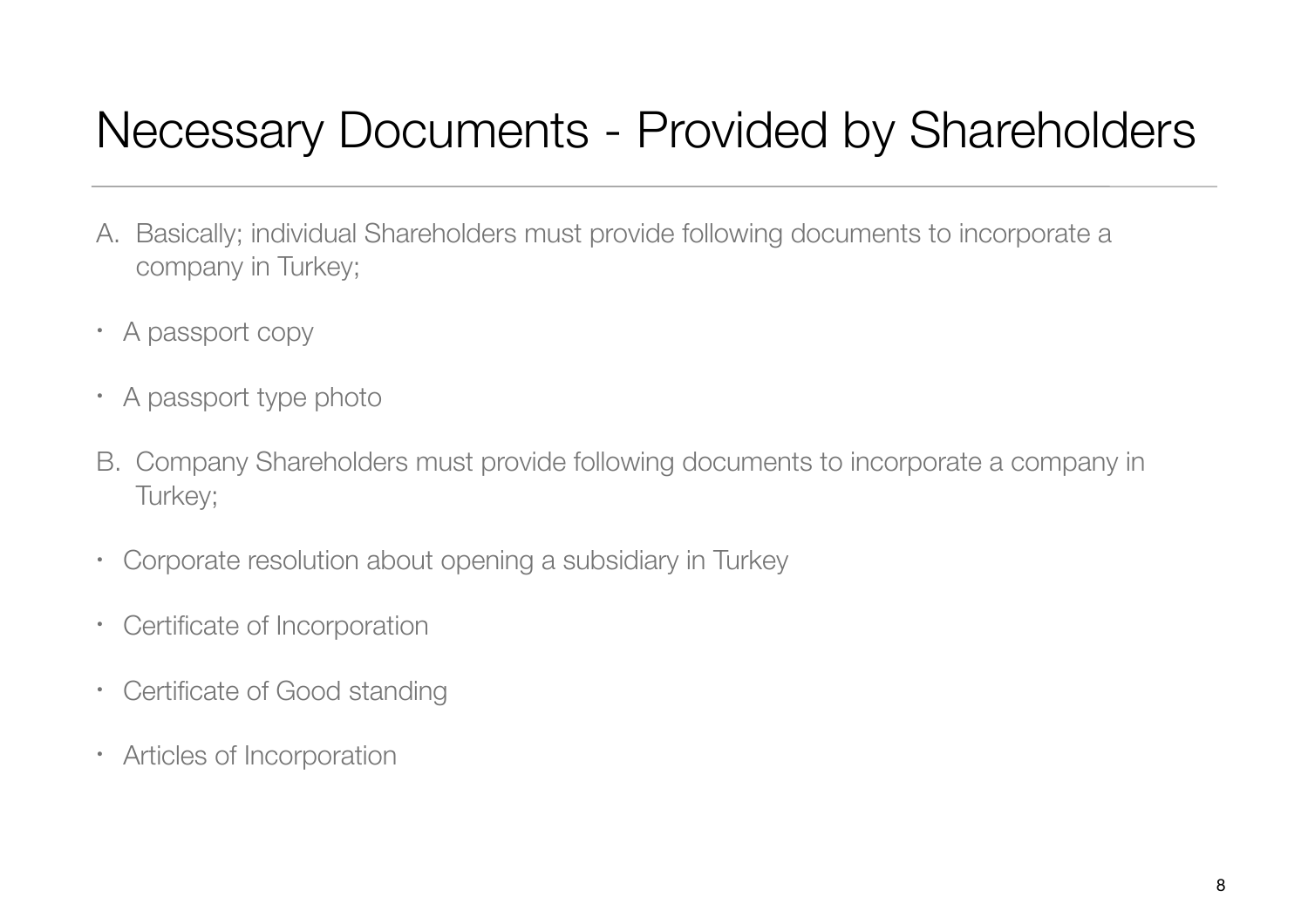# Necessary Documents - Provided by Istanbul Accountants Co. ("IAC")

- Draft of a Power of Attorney which authorizes Istanbul Accountants Co. to incorporate a company in Turkey on behalf of shareholders. This document must be notarized and apostilled by source country. If it will be issued in Turkey it must be notarized by Turkish Notary.
- Draft of Articles of Incorporation.
- Draft of Signature Declaration of shareholders for Turkish Trade Registry Office ("TTRO"). This document must be notarized and apostilled by source country. If it will be issued in Turkey it must be notarized by Turkish Notary.
- Application form for TTRO
- Declaration of incorporation for TTRO
- Declaration of registration for TTRO
- Application forms to open a bank account
- Draft of Signature power. This document must be notarized and apostilled by source country. If it will be issued in Turkey it must be notarized by Turkish Notary.
- Application forms to open Tax and Social Security Offices' account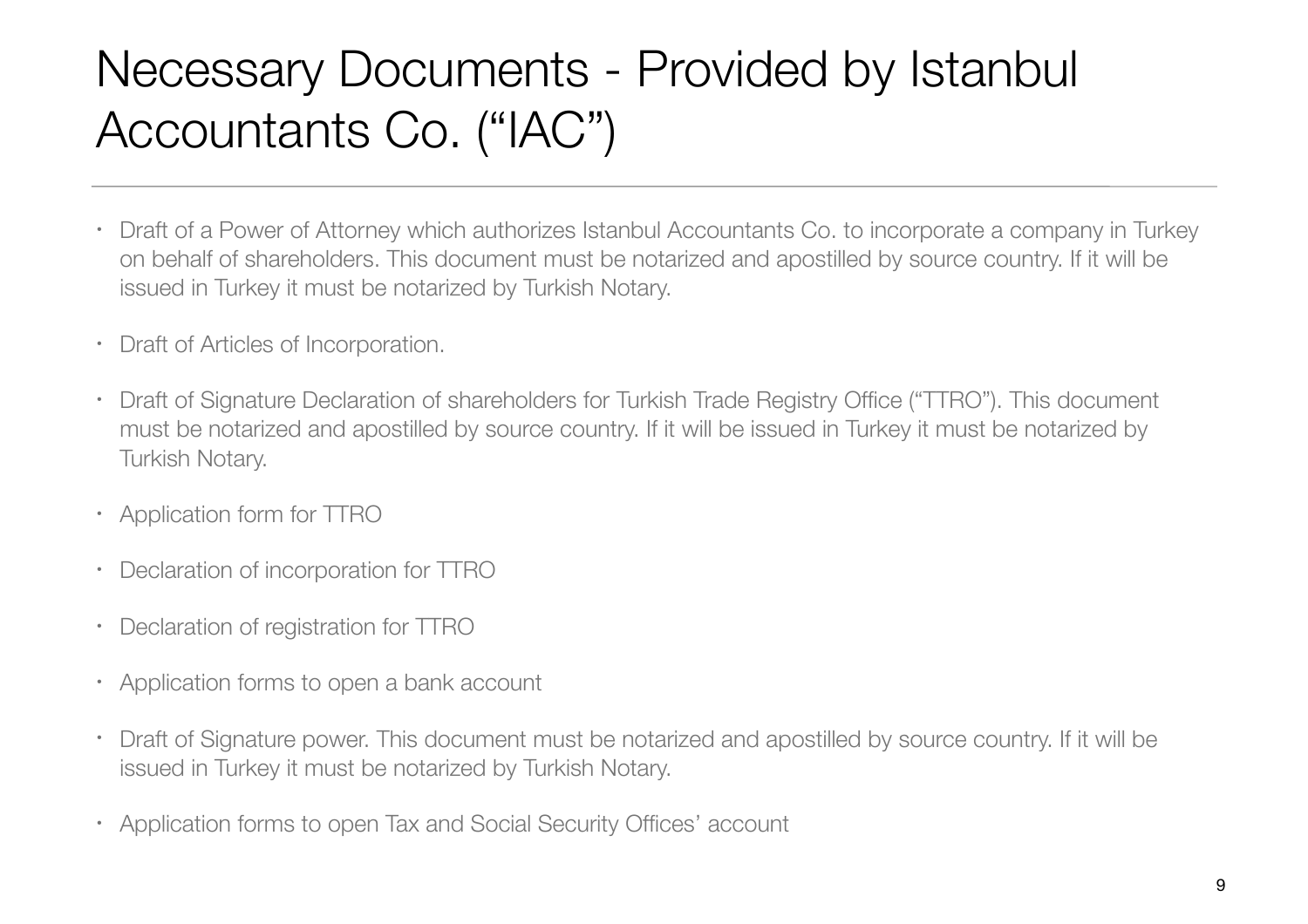# Costs of Incorporation a Company in Turkey

- Costs of incorporation a company include translation, notary, registration, official invoice printing and stationary expenses.
- **Translation expenses:** for the documents which are notarized and apostilled by source country (passports and company shareholder documents, signature proof documents, power of attorney)
- **Turkish notary expenses:** for Articles of Incorporation, Power of Attorneys, Translated Documents, Official Books, Signature proof documents.
- **Registration expenses transaction taxes:** for registration procedures in Turkish Trade Registry Office,
- **Official Invoice Printing:** Companies cannot print their invoices on an ordinary papers. Invoice pages have to be printed by authorized print offices according to Turkish Tax Method Code.
- **Stationary Expenses:** there are in all steps but cost low.
- If there is a company shareholder(s) that makes increase incorporation translation and notarization expenses highly because of documents' load of company shareholders.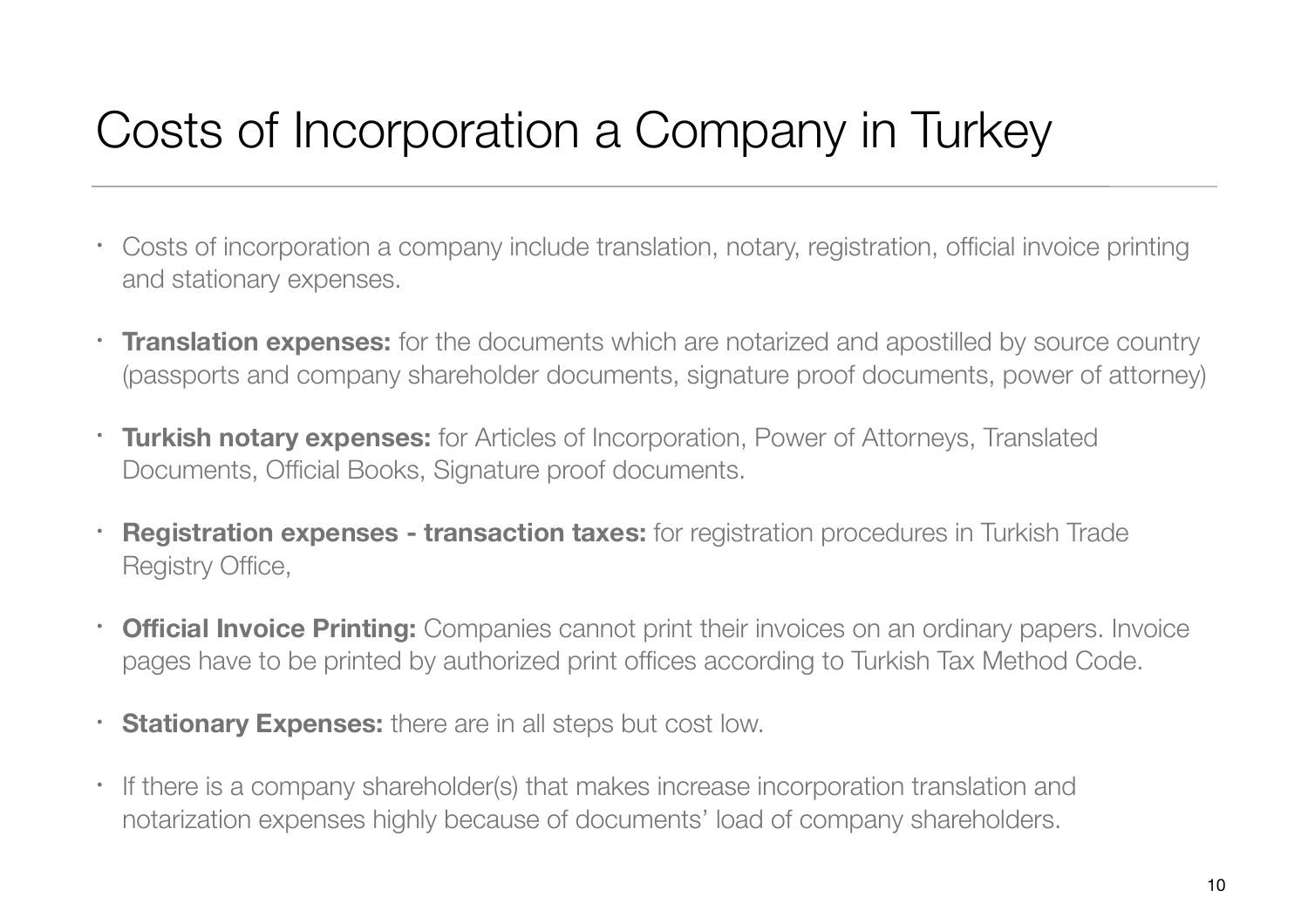# Visiting, Duration and Outsourcing Issues

- Shareholders do not have to come to Turkey to incorporate a company in Turkey. Optionally they can.
- After shareholders complete necessary documents Istanbul Accountants Co. makes registration in 3-7 days.
- Companies which wants to make import export transactions must work with an official customs agency.
- Lawyer and HR support is optional for new companies.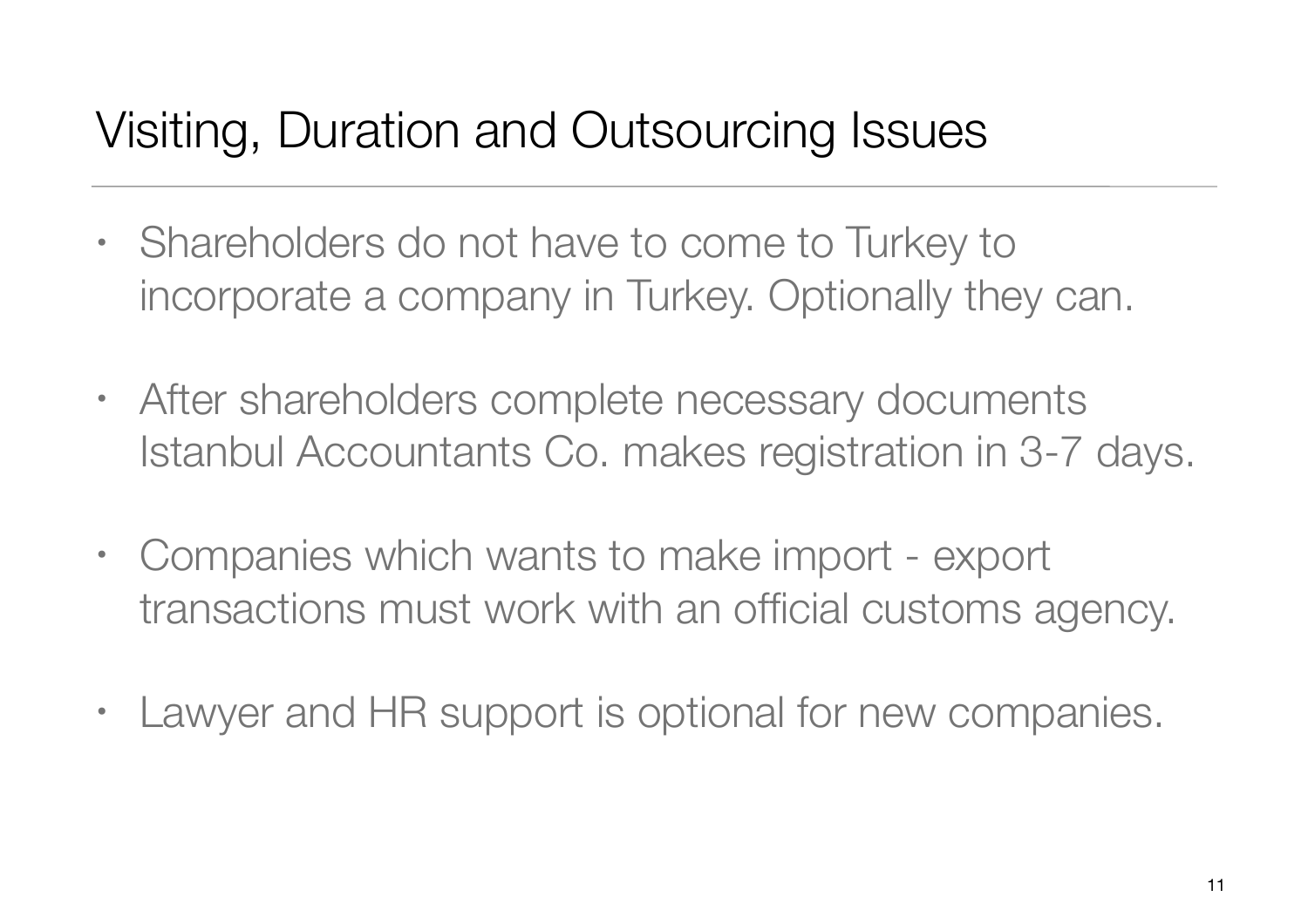## Ending Set Up Process

Istanbul Accountants Co. provides following documents to Director(s) of the new Turkish Company after finishing process of incorporation a new company in Turkey;

- 1. Approved Certificate of Incorporation
- 2. Approved Articles of Incorporation
- 3. Approved Signature Power (\*)
- 4. Approved Tax Certificate (\*)
- 5. Company Stamp (\*)
- 6. Bank account book and internet banking codes
- 7. Trade Registry Journal which includes new company's registration information (\*)
- 8. Official books, Ledger, Inventory and Transaction
- 9. Social Security Account Number
- 10.Officially printed empty invoice pages.
- 11. All official documents of incorporation expenses and explanatory table.
- (\*) Necessary documents to represent a company.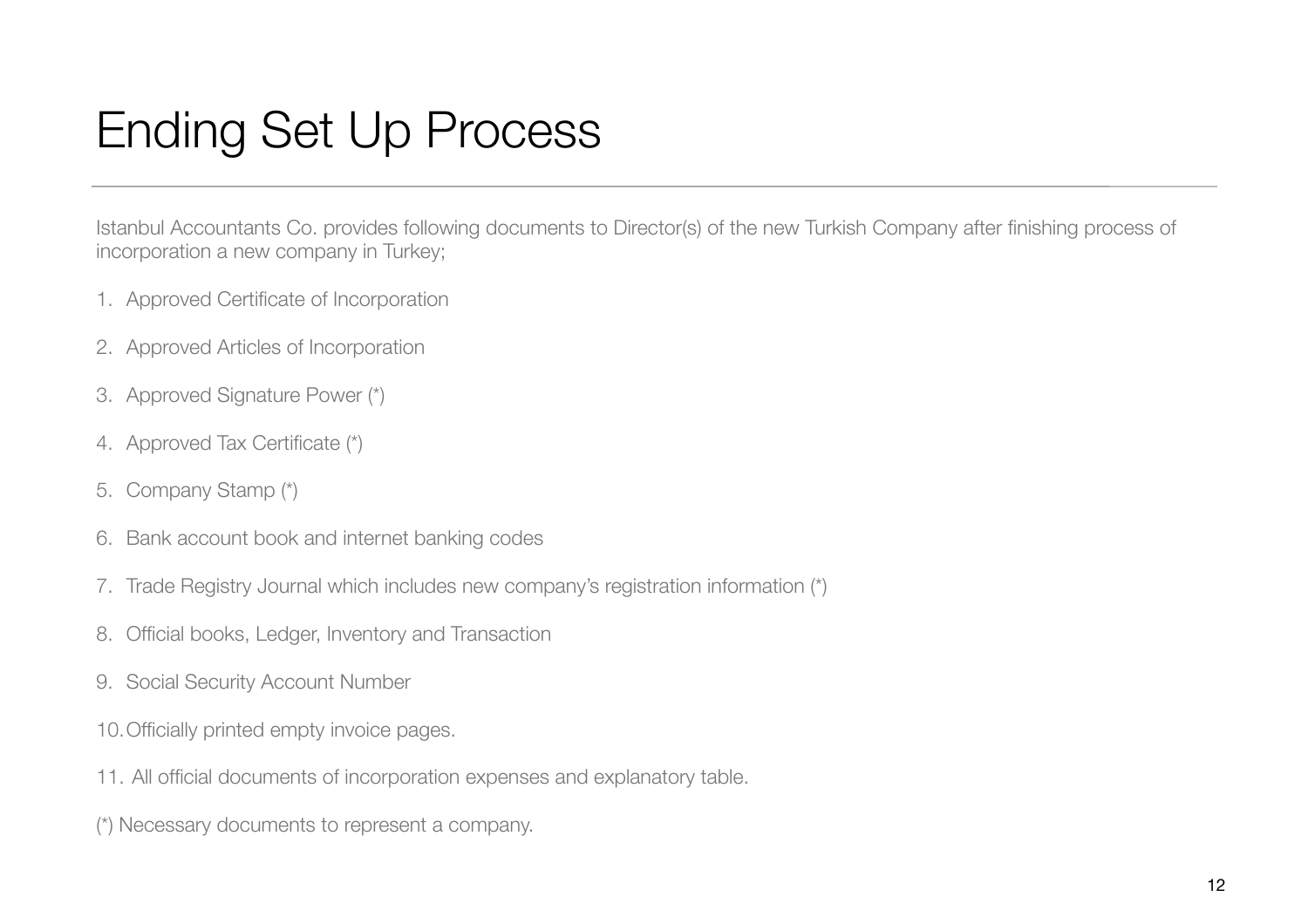# Summary of All Steps of Incorporation a Company in Turkey

- 1. Istanbul Accountants Co. ("IAC") provides initial consultancy for free until shareholder(s) decides to incorporate a company in Turkey.
- 2. Shareholder(s) advises Istanbul Accountants Co. ("IAC") that she/he confirms to work with IAC to incorporate a company in Turkey.
- 3. Shareholder(s) signs a draft of "Service Agreement" of IAC to incorporate a company in Turkey.
- 4. IAC sends drafts of necessary documents to shareholder(s) for preparing their part.
- 5. Shareholder(s) completes necessary documents and send to IAC's address in Istanbul / Turkey.
- 6. IAC applies to Istanbul Trade Registry Office with necessary documents for trade registration.
- 7. After Trade Registration is completed, IAC obtains Certificate of Incorporation and sends draft of Signature Power to shareholders, shareholders to sign it and shareholder(s) mail back signed Signature Power to IAC' address.
- 8. IAC opens bank account and apply tax and social security office with Certificate of Incorporation, Signature Power other necessary documents and forms.
- 9. IAC makes print official empty invoice pages of the new company after tax and social security office registration.

10.IAC delivers final documents to director(s) of the new company and process ends.